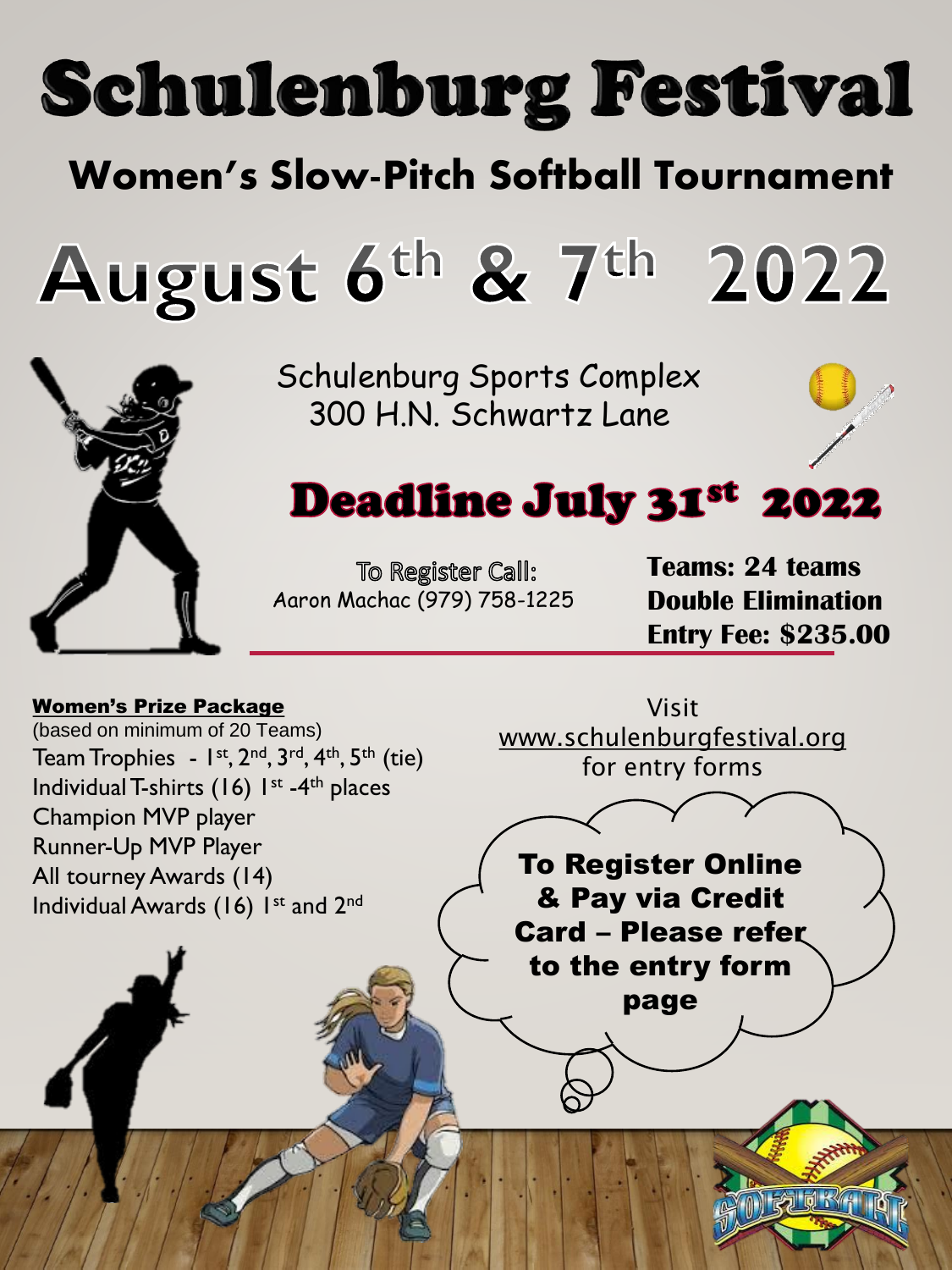### SCHULENBURG FESTIVAL

Women's Slow-Pitch Softball Tournament

August 6<sup>th</sup> & 7<sup>th</sup> 2022

#### Tournament Information

- Date: August  $6^{th}$  &  $7^{th}$  2022
- Location: Schulenburg Sports Complex, 300 H.N. Schwartz Lane, Schulenburg, Tx 78956
- Teams: 24 teams Double Elimination
- Entry Fee: \$235.00 Payable to Schulenburg Festival Association. Credit Cards will be accepted
- Umpires: Pay-at-the-plate \$22 per team Official USA Umpires. (2 umpires each game)
- Game Balls: Must be purchased at our park concession stand. The balls will be stamped for our tournament. NO OTHER BALLS ALLOWED. \$5.00 per ball
- Bats: Only USA, USSSA, NSA, ISA, ISF bats having the 2013 or Newer Stamped Certifications.
- Anyone using an altered/banned bat will be disqualified from tournament. Bat will be Confiscated if it comes apart.
- Protests: Protest fees are \$175.00. Bring photo ID or driver's license.
- Homeruns: Limit 4 per game on all fields. Batter doesn't need to run bases with homerun over fence.

#### Deadline: No entries accepted after July 31, 2022 – DO NOT WAIT!

 Register Online Now & Pay by credit card – click below: <http://www.kcschulenburg.org/Softball.php>

Other Information

- DO NOT BRING COOLERS INTO THE SPORTS COMPLEX
- Concession Stand: Beer, Soda, Ice, Food will be available

Tournament Directors Aaron Machac – 979-758-1225 (cell) Leave Message on text if no answer

Prize Package:

- (based on minimum of 20 teams)
	- $\bullet$   $1^\text{st}$ , 2<sup>nd</sup>, 3<sup>rd</sup>, 4<sup>th</sup>, 5<sup>th</sup> Team Trophies
	- Individual T-shirts (16)  $1<sup>st</sup>$  thru 4<sup>th</sup> places
	- Champion MVP award
	- Runner-up MVP award
	- All Tourney Awards (14)  $5^{\text{th}}$ -1, 4 $^{\text{th}}$ -2, 3 $^{\text{rd}}$ -3, 2 $^{\text{nd}}$ -3, 1 $^{\text{st}}$ -4
	- Individual Awards (16)  $1^{\text{st}}$  and  $2^{\text{nd}}$  place